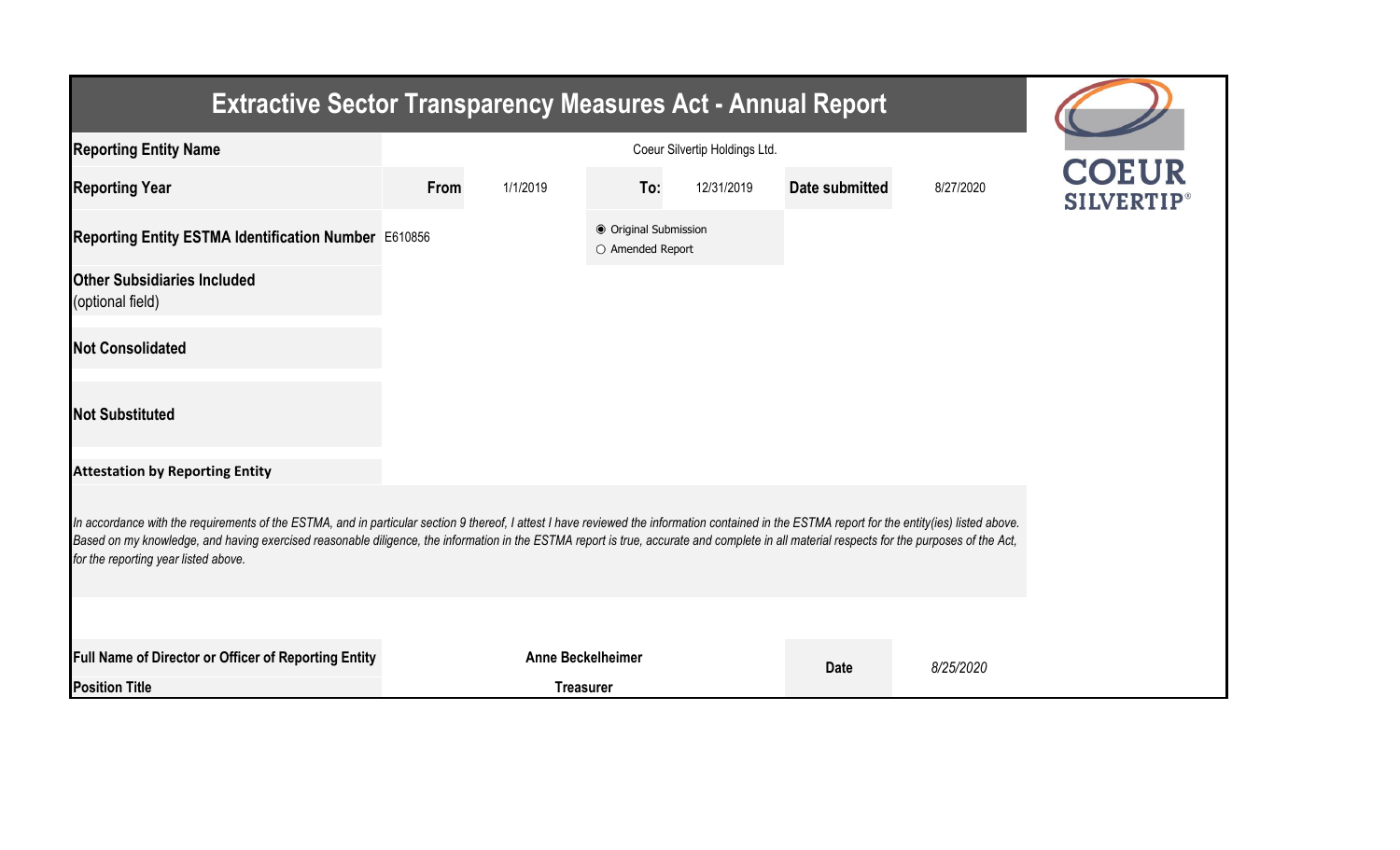| <b>Extractive Sector Transparency Measures Act - Annual Report</b>                                                                                                               |                                                  |                                                                                 |                                                 |                  |         |                                |                |                  |                                               |                               |                                                                                                                                                            |
|----------------------------------------------------------------------------------------------------------------------------------------------------------------------------------|--------------------------------------------------|---------------------------------------------------------------------------------|-------------------------------------------------|------------------|---------|--------------------------------|----------------|------------------|-----------------------------------------------|-------------------------------|------------------------------------------------------------------------------------------------------------------------------------------------------------|
| <b>Reporting Year</b><br><b>Reporting Entity Name</b><br><b>Reporting Entity ESTMA</b><br><b>Identification Number</b><br><b>Subsidiary Reporting Entities (if</b><br>necessary) | From:                                            | 1/1/2019                                                                        | To:<br>Coeur Silvertip Holdings Ltd.<br>E610856 | 12/31/2019       |         | <b>Currency of the Report</b>  | CAD            |                  |                                               |                               |                                                                                                                                                            |
| <b>Payments by Payee</b>                                                                                                                                                         |                                                  |                                                                                 |                                                 |                  |         |                                |                |                  |                                               |                               |                                                                                                                                                            |
| Country                                                                                                                                                                          | Payee Name <sup>1</sup>                          | Departments, Agency, etc<br>within Payee that Received<br>Payments <sup>2</sup> | <b>Taxes</b>                                    | <b>Royalties</b> | Fees    | <b>Production Entitlements</b> | <b>Bonuses</b> | <b>Dividends</b> | Infrastructure<br><b>Improvement Payments</b> | Total Amount paid to<br>Payee | Notes <sup>34</sup>                                                                                                                                        |
| Canada - British Columbia                                                                                                                                                        | Province of British Columbia Minister of Finance |                                                                                 | 220,000                                         |                  | 360,000 |                                |                |                  |                                               |                               | Taxes are property taxes.<br>Fees are predominantly mine<br>580,000 inspection fees, mineral title<br>payments, and various other permit-<br>related fees. |
| Canada -British Columbia                                                                                                                                                         | Province of British Columbia                     | Ministry of Energy Mines and<br>Petroleum Resources                             |                                                 |                  | 10,000  |                                |                |                  |                                               |                               | Taxes are property taxes.<br>Fees are predominantly mine<br>10,000 inspection fees, mineral title<br>payments, and various other permit-<br>related fees.  |
|                                                                                                                                                                                  |                                                  |                                                                                 |                                                 |                  |         |                                |                |                  |                                               |                               |                                                                                                                                                            |
| <b>Additional Notes:</b>                                                                                                                                                         |                                                  |                                                                                 |                                                 |                  |         |                                |                |                  |                                               |                               |                                                                                                                                                            |